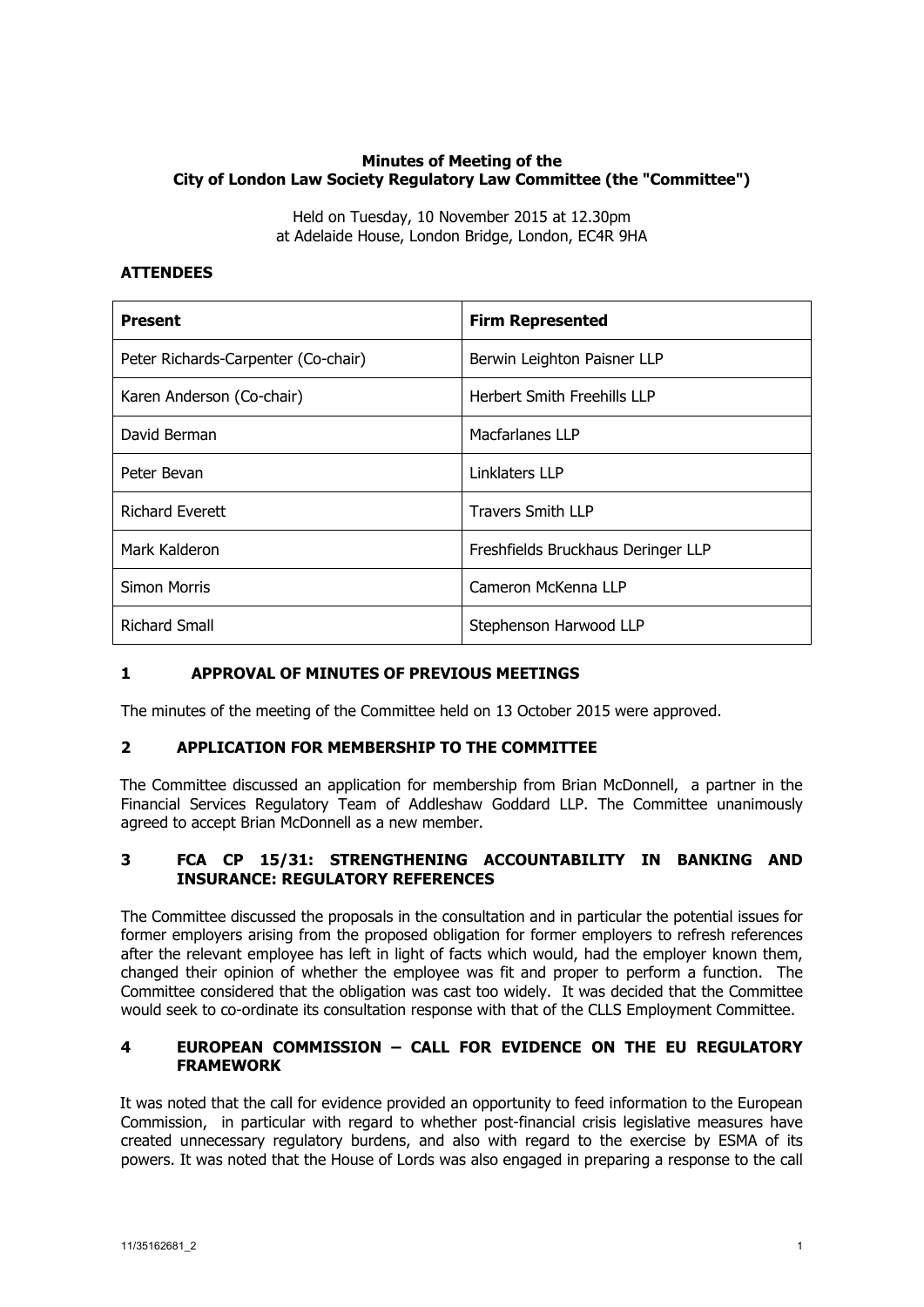for evidence. The Committee agreed to review previous materials it had contributed in relation to MiFID, AIFMD, EMIR and other EU measures, with a view to further discussion at the next meeting.

## **5 LAW SOCIETY RESPONSE: JOINT ESAS CP ON PRUDENTIAL ASSESSMENT OF ACQUISITIONS OR INCREASES OF QUALIFYING HOLDINGS IN THE FINANCIAL SECTOR (CONSULTATION CLOSED 2 OCTOBER 2015)**

The Committee was briefed on the joint consultation issued by the European Supervisory Authorities (ESAs) and reviewed the response that had been submitted by the Law Society. The Committee agreed with the points raised by the Law Society and it was agreed that the Committee would send a letter to the ESAs expressing its support for the Law Society's response, notwithstanding that the deadline for consultation responses had passed.

# **6 HM TREASURY CONSULTATION: IMPLEMENTATION OF UCITS V**

The Committee discussed proposals in the consultation and in particular the possibility that UCITS V implementation might create a strict liability regime for depositaries. It was decided that the Committee would not prepare a consultation response at this time but would revisit the issue of UCITS V implementation after the publication of Level 2 measures.

## **7 FCA CP 15/35: IMPLEMENTATION OF THE MARKET ABUSE REGULATION**

The Committee noted that the draft Statutory Instrument which will be necessary to effect changes to UK legislation was not yet available from HM Treasury. The Committee considered that a thorough review of that instrument will need to be made prior to the preparation of any formal response to the FCA consultation. The Committee noted that the FCA proposed to retain as much of the FCA Handbook provisions as it was able but that a number of issues of legal uncertainty arise from the removal of existing rules and guidance. It was agreed that the consultation proposals would be considered in detail at the next meeting.

### **8 FCA CP 15/32: REMOVAL OF INEFFECTIVE DISCLOSURE OBLIGATIONS FROM THE FCA HANDBOOK**

The Committee discussed the proposals in the consultation and noted that there were no issues on which the Committee which to respond.

### **9 EUROPEAN COMMISSION CONSULTATION: COVERED BONDS IN THE EUROPEAN UNION**

The Committee discussed the proposals in the consultation and concluded the issues involved were likely to fall within the remit of the CLLS Finance Committee. Accordingly it was decided that the Committee would not prepare its own response.

### **10 EUROPEAN BANKING AUTHORITY CONSULTATION: GUIDELINES ON THE APPLICATION OF THE DEFINITION OF DEFAULT UNDER ARTICLE 178 OF REGULATION (EU) 575/2013.**

The Committee queried whether the consultation proposals might impact the way in which financial instruments were drafted, and was also concerned that any artificial construction of "default" might have a severe impact. It was decided that the proposals would be considered in detail at the next meeting.